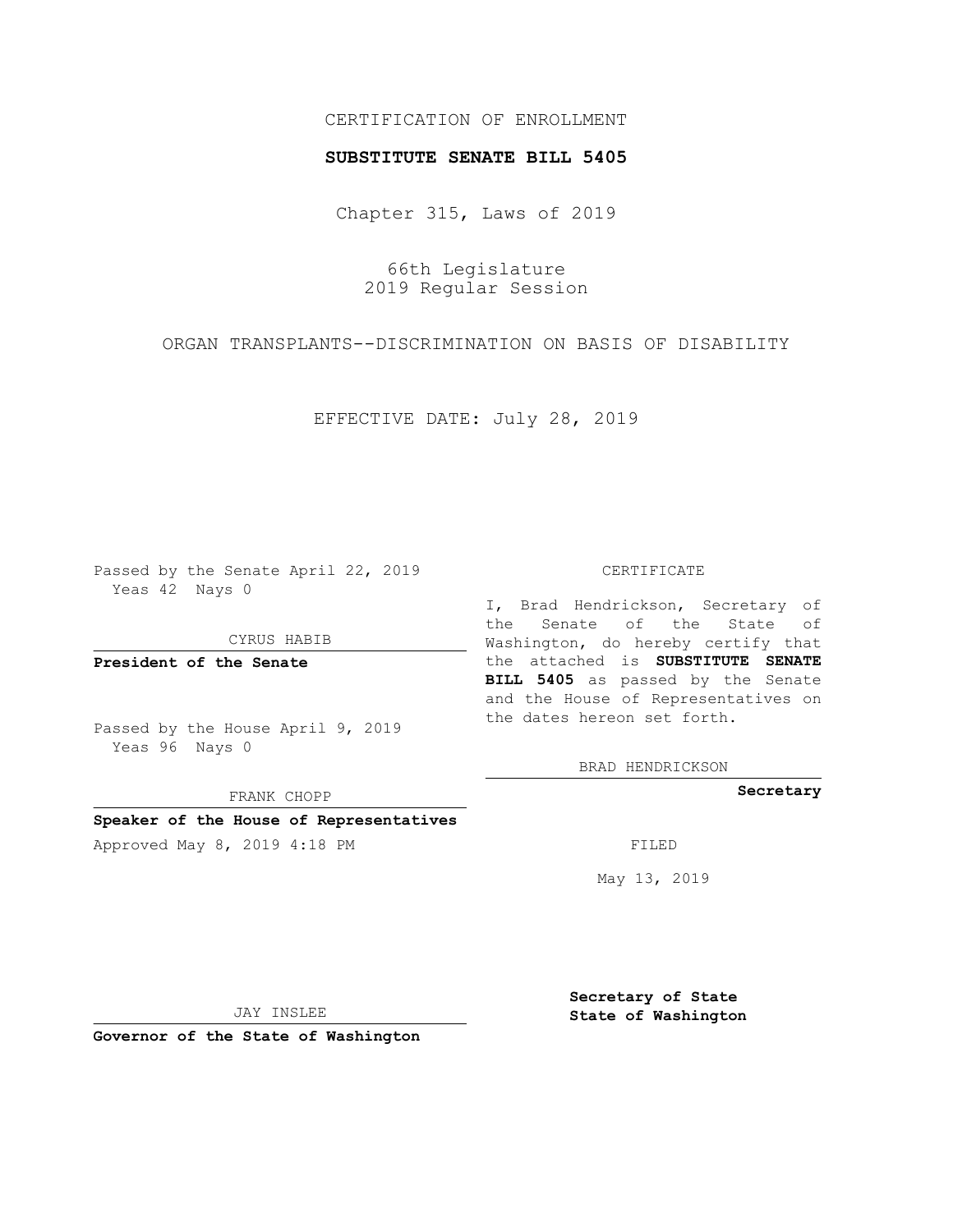## **SUBSTITUTE SENATE BILL 5405**

AS AMENDED BY THE HOUSE

Passed Legislature - 2019 Regular Session

# **State of Washington 66th Legislature 2019 Regular Session**

**By** Senate Health & Long Term Care (originally sponsored by Senators Padden, Randall, Zeiger, Fortunato, Billig, Wilson, C., Nguyen, and Kuderer)

 AN ACT Relating to nondiscrimination in access to organ transplants; adding a new chapter to Title 68 RCW; and prescribing 3 penalties.

BE IT ENACTED BY THE LEGISLATURE OF THE STATE OF WASHINGTON:

 NEW SECTION. **Sec. 1.** FINDINGS. (1) The legislature finds that a mental or physical disability does not diminish a person's right to health care including organ transplantation.

 (2) The legislature finds that the Americans with disabilities act of 1990 prohibits discrimination against persons with disabilities, yet many individuals with disabilities still experience discrimination in accessing critical health care services.

 (3) The legislature finds that although organ transplant centers must consider medical and psychosocial criteria when determining if a patient is suitable to receive an organ transplant, transplant centers that participate in medicare, medicaid, and other federal funding programs are required to use patient selection criteria that result in a fair and nondiscriminatory distribution of organs.

 (4) The legislature finds that Washington residents in need of organ transplants are entitled to assurances that they will not encounter discrimination on the basis of a disability.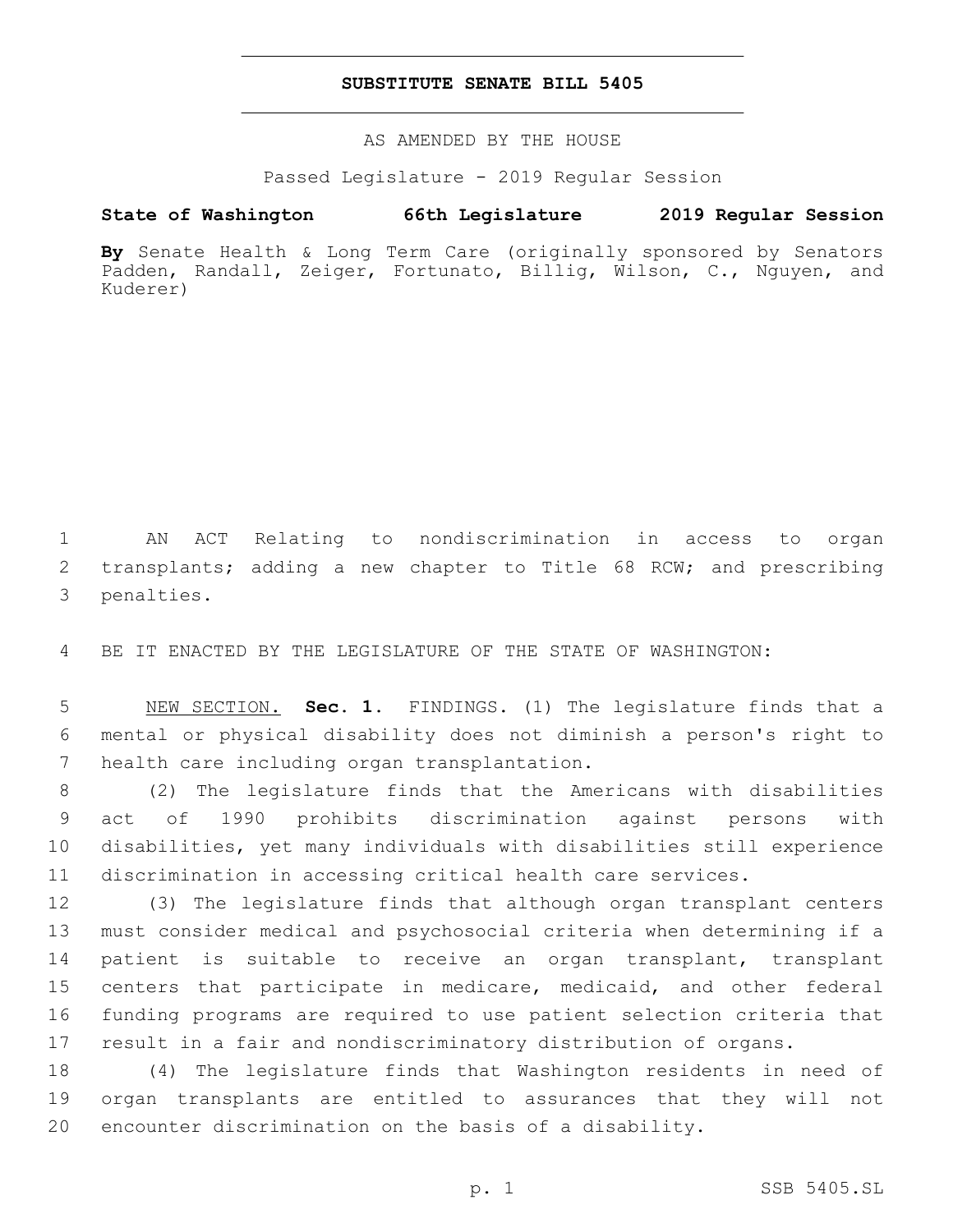NEW SECTION. **Sec. 2.** DEFINITIONS. The definitions in this section apply throughout this chapter unless the context clearly requires otherwise.

 (1) "Anatomical gift" has the same meaning as provided in RCW 5 68.64.010.

 (2) "Auxiliary aids and services" include, but are not limited 7 to:

 (a) Qualified interpreters or other effective methods of making aurally delivered materials available to individuals with hearing 10 impairments;

 (b) Qualified readers, taped texts, or other effective methods of making visually delivered materials available to individuals with 13 visual impairments;

 (c) Provision of information in a format that is accessible for individuals with cognitive, neurological, developmental, and/or 16 intellectual disabilities;

(d) Provision of supported decision-making services; and

(e) Acquisition or modification of equipment or devices.

19 (3) "Covered entity" means:

 (a) Any licensed provider of health care services, including licensed health care practitioners, hospitals, nursing facilities, laboratories, intermediate care facilities, psychiatric residential treatment facilities, institutions for individuals with intellectual or developmental disabilities, and prison health centers; or

 (b) Any entity responsible for matching anatomical gift donors to 26 potential recipients.

 (4) "Disability" has the same meaning as provided in the Americans with disabilities act of 1990, as amended by the Americans with disabilities act amendments act of 2008, 42 U.S.C. Sec. 12102.

 (5) "Qualified individual" means an individual who, with or without the support networks available to them, provision of auxiliary aids and services, and/or reasonable modifications to policies or practices, meets the essential eligibility requirements 34 for the receipt of an anatomical gift.

 (6) "Reasonable modifications to policies or practices" include, 36 but are not limited to:

 (a) Communication with individuals responsible for supporting an individual with postsurgical and posttransplantation care, including 39 medication; and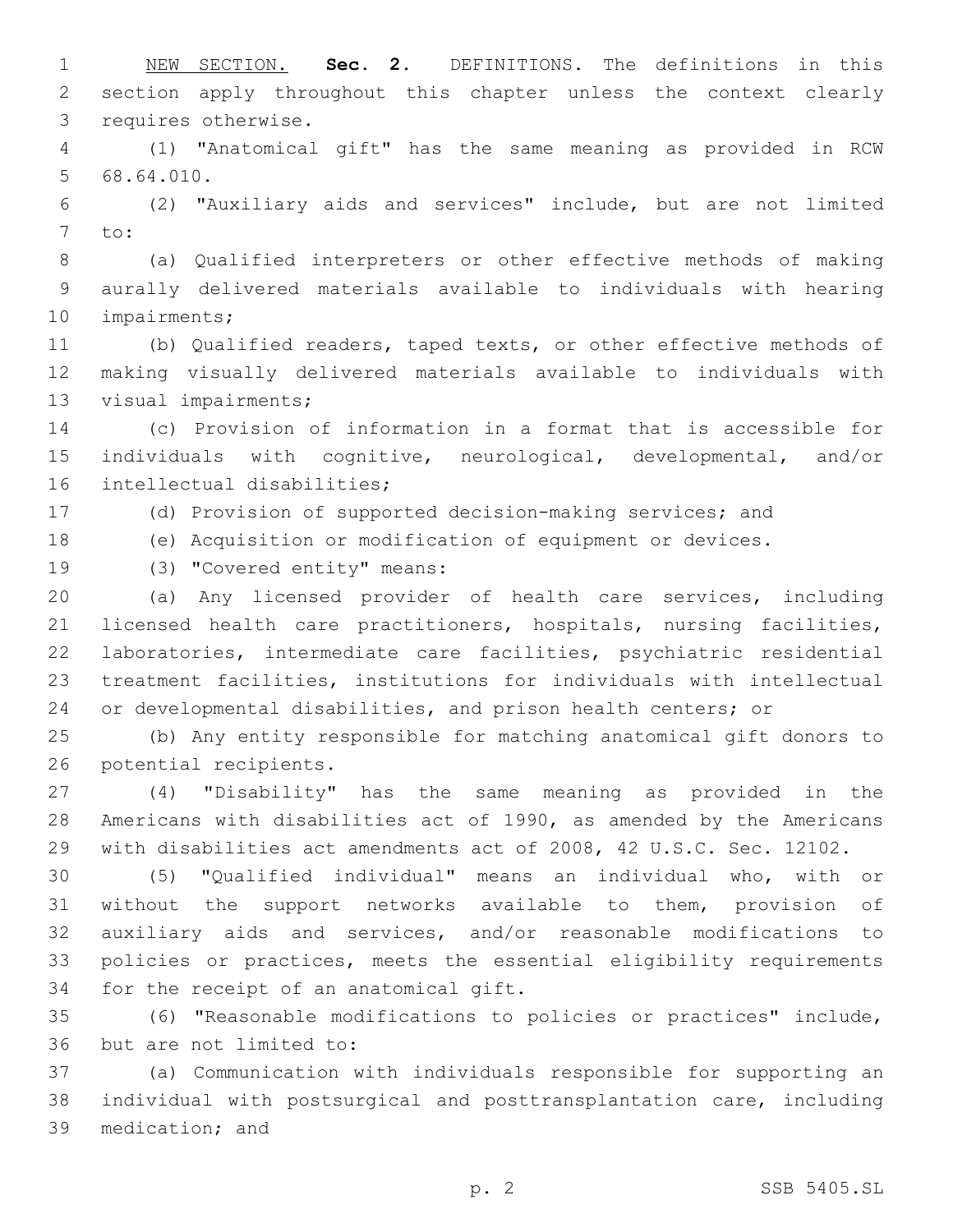(b) Consideration of support networks available to the individual, including family, friends, and home and community-based services, including home and community-based services funded through medicaid, medicare, another health plan in which the individual is enrolled, or any program or source of funding available to the individual, in determining whether the individual is able to comply 7 with posttransplant medical requirements.

 (7) "Supported decision making" means the use of a support person to assist an individual in making medical decisions, communicate information to the individual, or ascertain an individual's wishes. 11 "Supported decision making" may include:

 (a) The inclusion of the individual's attorney-in-fact, health care proxy, or any person of the individual's choice in communications about the individual's medical care;

 (b) Permitting the individual to designate a person of their choice for the purposes of supporting that individual in communicating, processing information, or making medical decisions;

 (c) Providing auxiliary aids and services to facilitate the individual's ability to communicate and process health-related information, including use of assistive communication technology;

 (d) Providing information to persons designated by the individual, consistent with the provisions of the health insurance portability and accountability act of 1996, 42 U.S.C. Sec. 1301 et seq., and other applicable laws and regulations governing disclosure 25 of health information;

 (e) Providing health information in a format that is readily 27 understandable by the individual; and

 (f) Working with a court-appointed guardian or other individual responsible for making medical decisions on behalf of the individual, to ensure that the individual is included in decisions involving his or her own health care and that medical decisions are in accordance 32 with the individual's own expressed interests.

 NEW SECTION. **Sec. 3.** PROHIBITION OF DISCRIMINATION. (1) A covered entity may not, solely on the basis of a qualified individual's mental or physical disability:

 (a) Deem an individual ineligible to receive an anatomical gift 37 or organ transplant;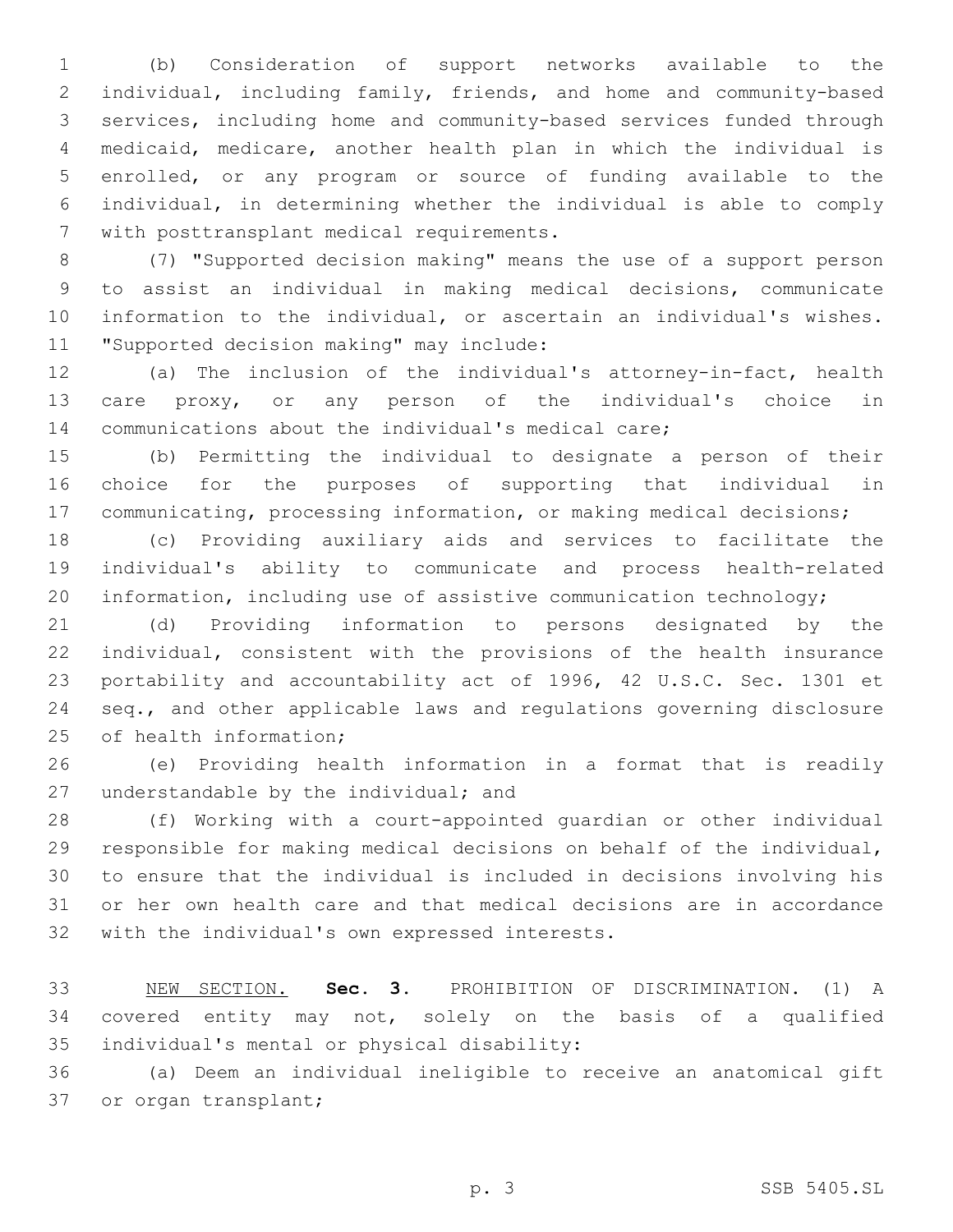(b) Deny medical or related organ transplantation services, including evaluation, surgery, counseling, and postoperative 3 treatment and care;

 (c) Refuse to refer the individual to a transplant center or other related specialist for the purpose of evaluation or receipt of 6 an organ transplant;

 (d) Refuse to place an individual on an organ transplant waiting list, or placement of the individual at a lower-priority position on the list than the position at which he or she would have been placed 10 if not for his or her disability; or

 (e) Decline insurance coverage for any procedure associated with 12 the receipt of the anatomical gift, including posttransplantation 13 care.

 (2) Notwithstanding subsection (1) of this section, a covered entity may take an individual's disability into account when making treatment and/or coverage recommendations or decisions, solely to the extent that the physical or mental disability has been found by a physician, following an individualized evaluation of the potential recipient, to be medically significant to the provision of the anatomical gift. The provisions of this section may not be deemed to 21 require referrals or recommendations for, or the performance of, 22 medically inappropriate organ transplants.

 (3) If an individual has the necessary support system to provide reasonable assurance that she or he will comply with posttransplant medical requirements, an individual's inability to independently comply with those requirements may not be deemed to be medically significant for the purposes of subsection (2) of this section.

 (4) A covered entity must make reasonable modifications to policies, practices, or procedures, when such modifications are necessary to make services such as transplantation-related counseling, information, coverage, or treatment available to qualified individuals with disabilities, unless the entity can demonstrate that making such modifications would fundamentally alter 34 the nature of such services.

 (5) A covered entity must take such steps as may be necessary to ensure that no qualified individual with a disability is denied services such as transplantation-related counseling, information, coverage, or treatment because of the absence of auxiliary aids and services, unless the entity can demonstrate that taking such steps